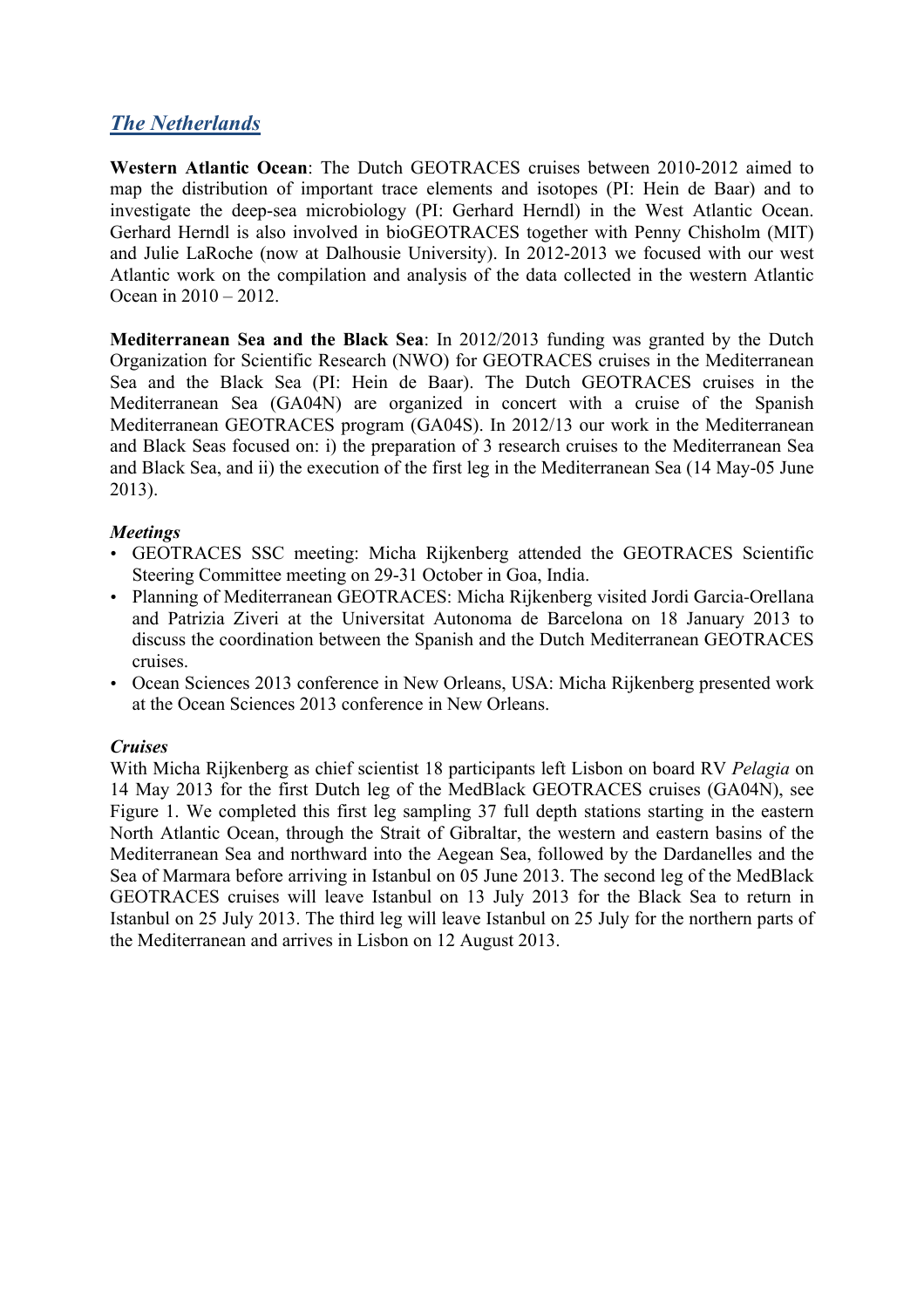

**Figure 1.** The RV *Pelagia*, its crew and participants, and the cruise track of leg 1 of the MedBlack GEOTRACES cruises (GA04N, 64PE370).

### *New funding*

The proposal "GEOTRACES, the biogeochemical cycles of bio-essential trace metals and isotopes in the Mediterranean Sea and Black Sea" (300 kEuro and 50 ship days) by Hein de Baar & Micha Rijkenberg was funded by Dutch NWO Open Competition for GEOTRACES transects in the Mediterranean Sea and Black Sea.

#### *New results*

Investigators are making good progress in the sample analysis and subsequent interpretation of the data collected in the western Atlantic Ocean. Many results of the western Atlantic transect have been presented at international conferences and start to appear in journal publications. Most of the results of the International Polar Year/GEOTRACES cruises in the Arctic and Antarctic have been published now. The first new data of the MedBlack GEOTRACES cruises have been measured on board during 64PE370 (DFe, DAl and the micro and nanomolar nutrient concentrations).

#### *Presentations*

- De Baar, H.J.W., Klunder, M.A., Thuróczy, C.-E., Laan, P., Gerringa, L.J.A., Alderkamp, A.-C., Middag, R., Arrigo, K.R.. Dissolved Iron in the Arctic and Antarctic Oceans. Oral presentation at the 2012 Goldschmidt Conference 28-07-2012, Montreal, Canada.
- De Baar, H.J.W., Rijkenberg, M.J.A., Gerringa, L.J.A., Middag, R., Van Hulten, M.M.P., Laan, P., Schoemann, V., De Jong, J.T.M., Sterl, A., Van Aken, H.M.. Contrasting Biogeochemical Cycling of Iron and Aluminium along the GEOTRACES West Atlantic section. Oral presentation at the 2012 Goldschmidt Conference, 26-07-2012, Montreal, Canada.
- Lambelet, M., van de Flierdt, T., Crocket, K., Rehkämper, M., Kreissig, K., Coles, B., Rijkenberg, M.J.A., Gerringa, L.J.A., van Aken, H.M., de Baar, H.J.W. (2013) Neodymium isotopic composition and concentration in equatorial to North Atlantic seawater, Goldschmidt conference, Florence, Italy, oral